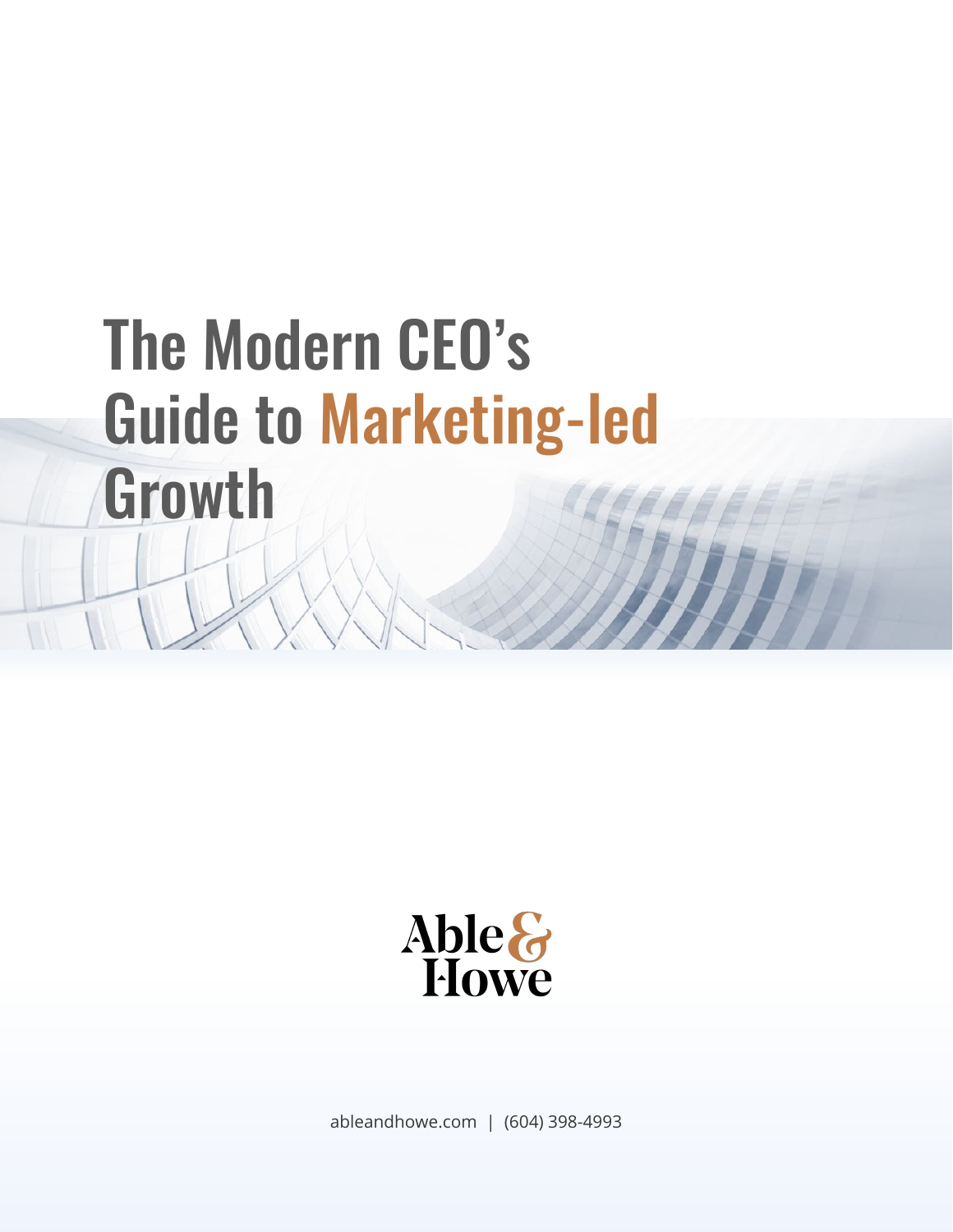# CEOs are **Champions** of Marketing

"It is so critically important, as a marketing exec, to have the support of the chairman and/or CEO. CEO support will dramatically change the output of marketing and will dramatically change the quality of the marketing people you will attract into the org."

~ Tech CMO, Mckinsey Study

Having gained tremendous ground in the last 5-years, the perception of marketing has evolved from window-dressing to fundamental business operations. Despite this, "only 26% of CMOs are invited to attend board meetings regularly," according to [Deloitte](https://www2.deloitte.com/us/en/pages/center-for-board-effectiveness/articles/us-board-practices-report-common-threads.html).

Modern CEO's seize the opportunity to change how the C-suite interacts with marketing. The result is a razor-thin line between company strategy and marketing strategy.

In this guide, you will learn how to relate to a marketing worldview, own your company's marketing direction, and truly capture marketing-led revenue, by:

- **+** Assessing growth strategies
- **+** Understanding the criteria for marketing-led growth
- **+** Planning for marketing independence
- **+** Enabling the "Marketing Stack"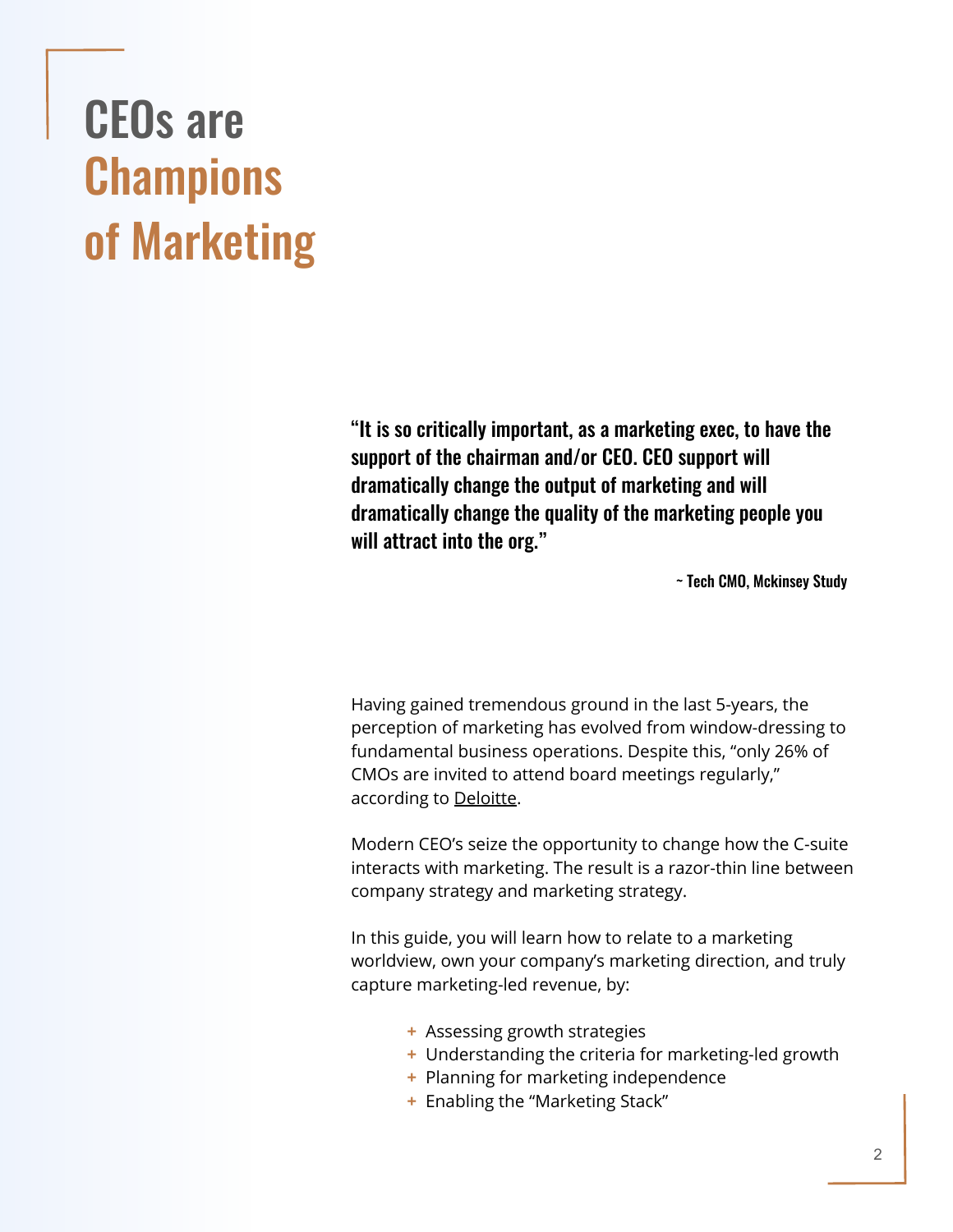# Assessing Growth Strategies

Business growth can be achieved in many different and viable ways. To understand the power of marketing-led growth, you must first understand what how it differs from the alternatives:

- 1. Product-led Growth
- 2. Sales-led Growth
- 3. Marketing-led Growth

The next section compares and contrasts these three models.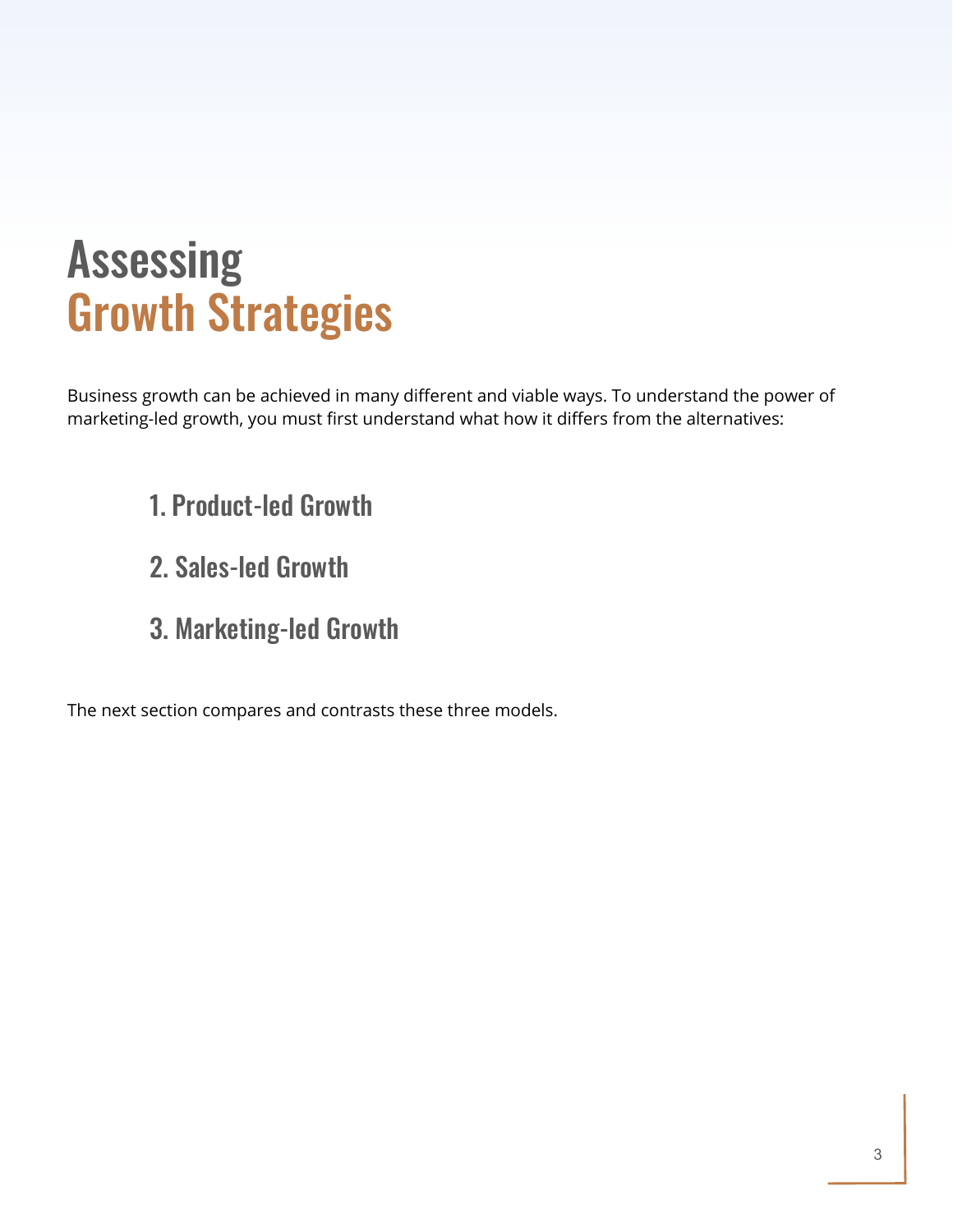# 1. What is Product-led Growth?

Product-led growth is simply where product usage is the primary driver for things like acquisition, retention, and expansion.

The product-led growth strategy is highly recommended, and represents a table-stakes effort. If your product or service is exceptional, clearly this is naturally good for business. In the case that there is nothing exceptional about your product or service, any additional sales and marketing efforts will be marginalized until the product is elevated to a more competitive standard.

The main drawback to this product growth approach is that it doesn't fill the sales pipeline with anything beyond word-of-mouth referrals, favourable reviews, and repeat business. Although these are extremely powerful channels in their own right, the product-led growth strategy mostly omits first-touch lead acquisition.

As a result, this approach also has a tendency to plateau.

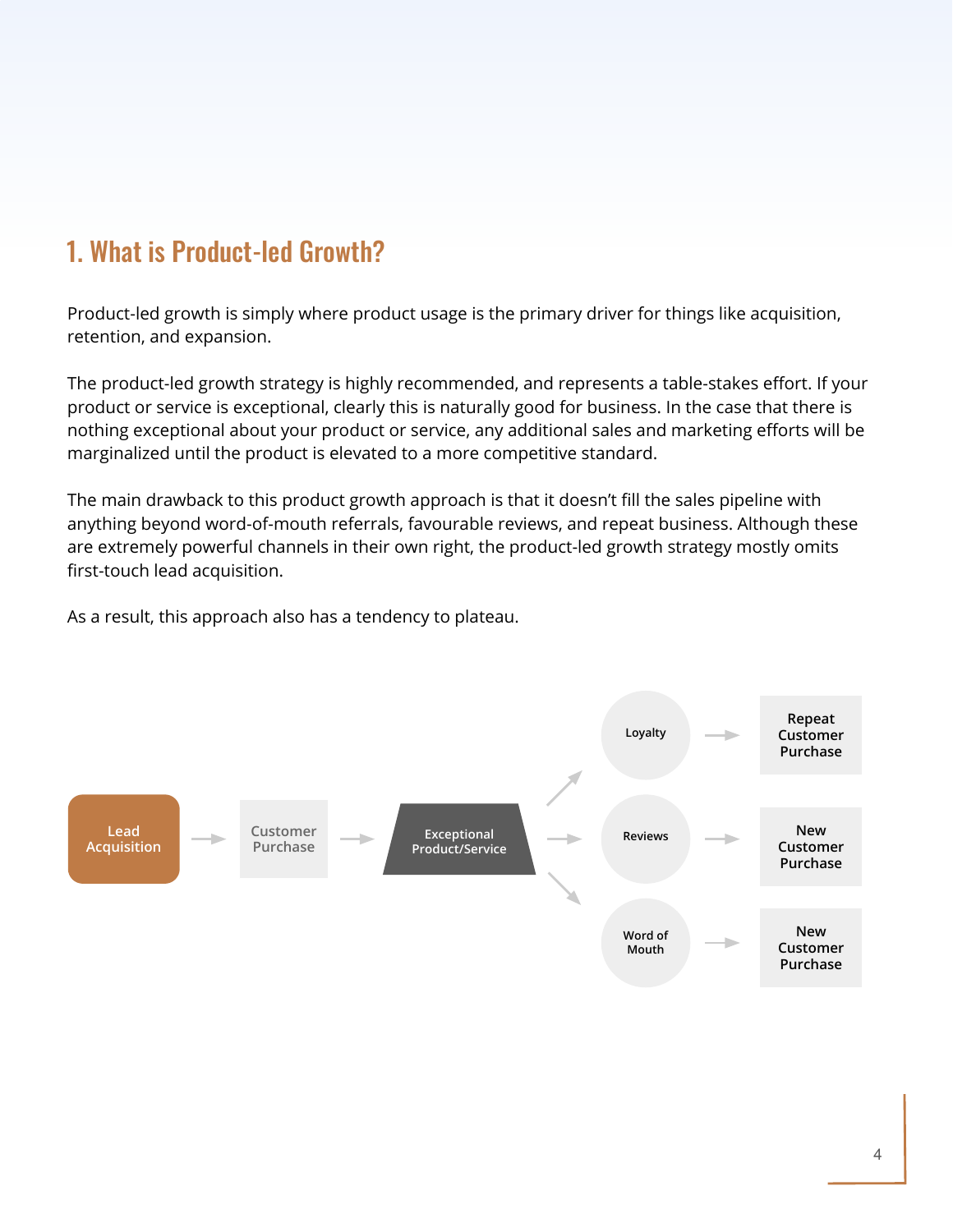# 2. What is Sales-led Growth?

Sales-led growth is person-to-person hustle—hunting down your prospects and telling them what they're missing. This takes people power and is an especially great way to maintain personal loyalty in your customers.

The main drawback, once again, is that sales-led growth doesn't account for any initial lead acquisition sources. For that reason, sales processes are best paired with a marketing system.



**"Sales is an outcome, not a goal. It's a function of doing numerous things right, starting from the moment you target a potential prospect until you finalize the deal."**

**~ Jill Konrath**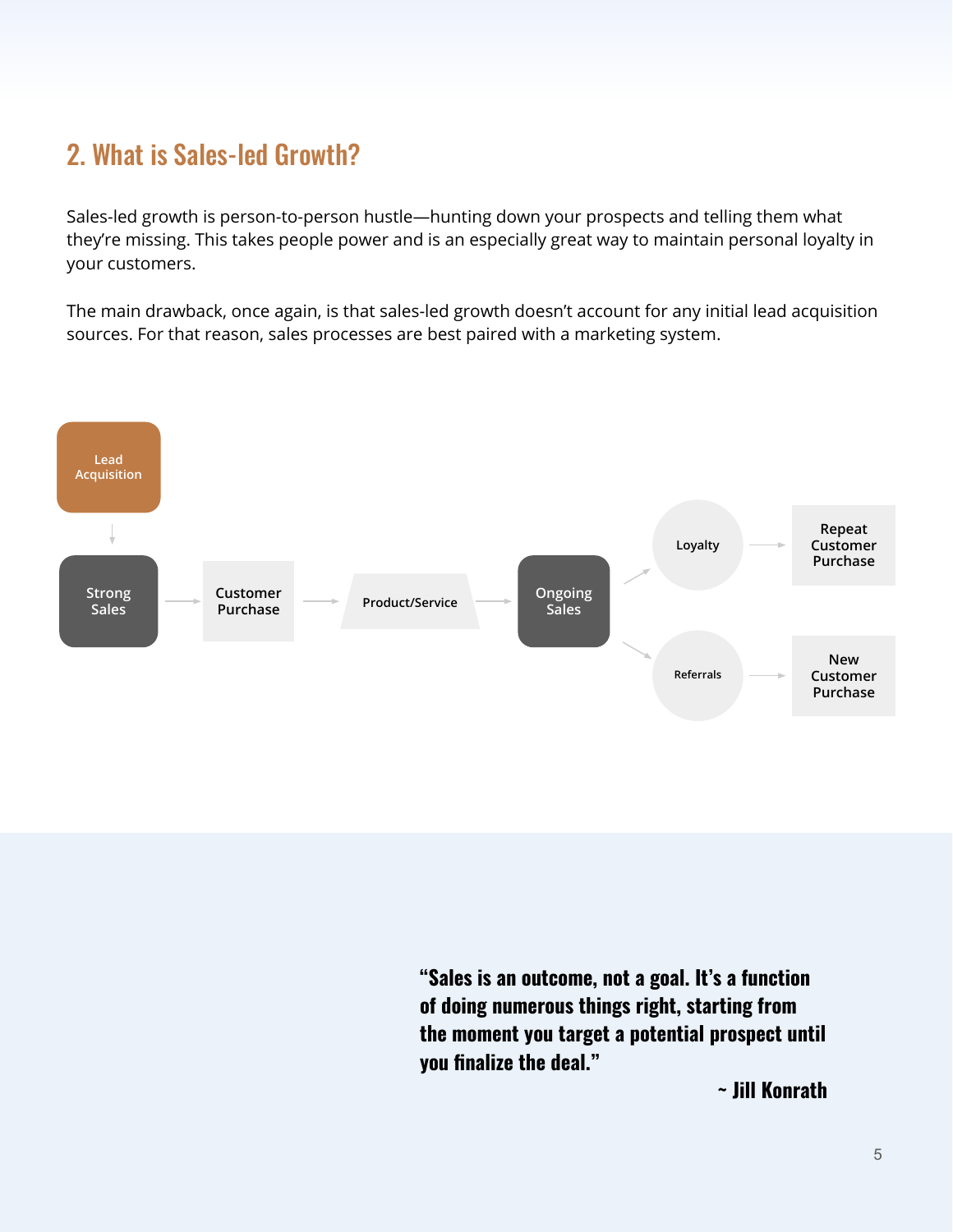**"CMOs can't deliver marketing-led growth to the company on their own. Cross-functional collaboration is essential."**

**~ Jason Heller, Mckinsey**



# 3. What is Marketing-led Growth?

Marketing-led growth represents business captured by deliberately-constructed consumer awareness and consumer engagement.

Marketing-led growth is first achieved by the acknowledgment that in the end, it's *all* marketing.

- **+** You need market-relevant products and services to be competitive;
- **+** You need product, sales and marketing to be integrated;
- **+** You need strategic positioning so consumers can understand your relevance;

 **+** You need marketing acquisition channels to tell your story, and accelerate growth beyond any product-led or sales-led plateau.

A marketing-led organization pulls it all together and proactively dominates a deliberate market niche.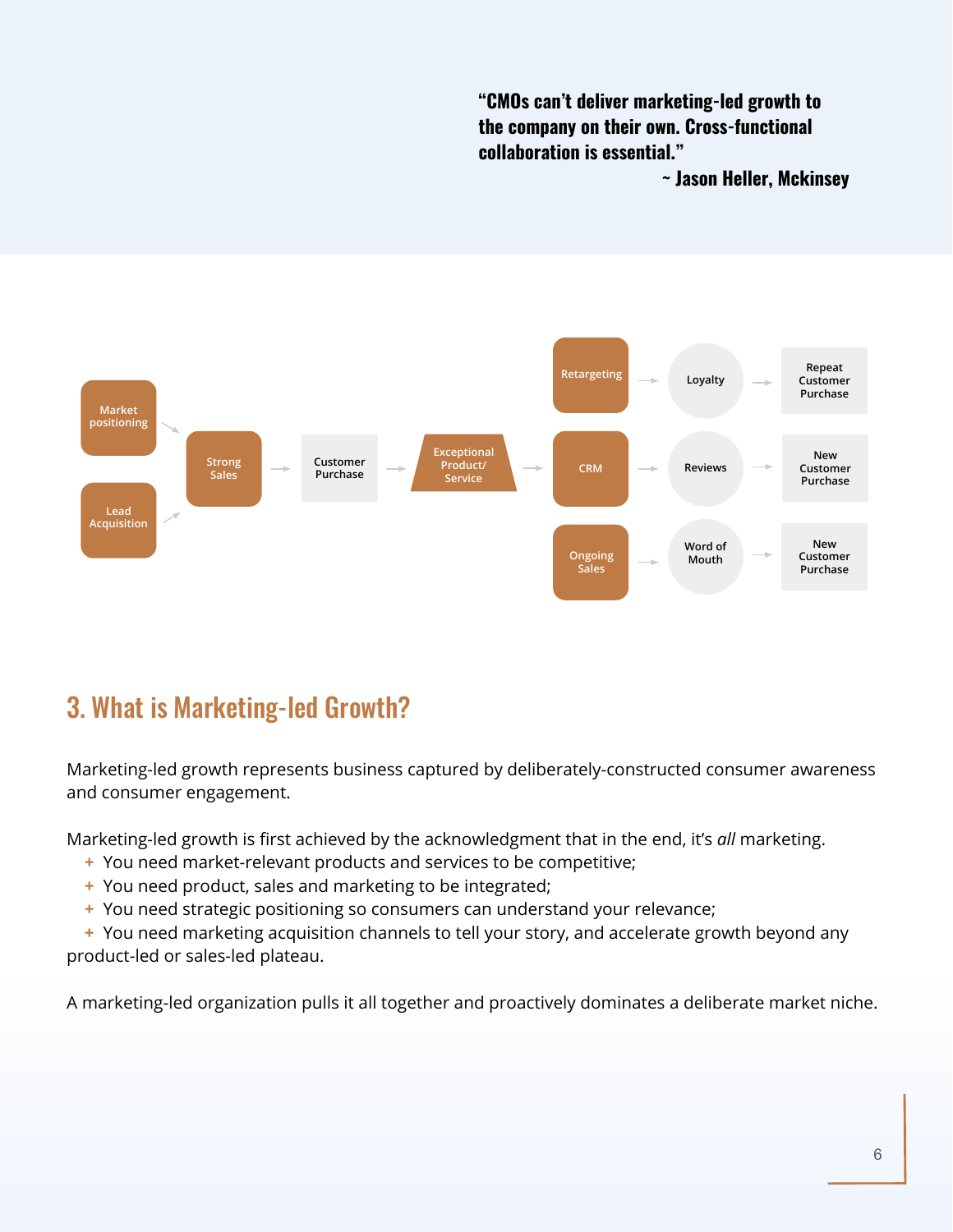# Criteria for Marketing-led Growth

True marketing-led growth is not easy to achieve. It requires far more than just a "marketing push." Instead, it requires a sustained rhythm that is substantial enough for consumers to take note and participate in.

Common factors that confound this process include:

- **+** A lack of marketing understanding among key decision makers;
- **+** Inaction for fear of failure or personal accountability;
- **+** Competing visions amongst team members;
- **+** Rapid changes to "the plan".

To reduce these frictions, two basic standards must be met within the organization.

## 1. Establish Marketing Commitment

Both a sustained appetite and a belief in marketing must exist among the board of directors and C-suite employees. Organizations simply do not become marketing led without a commitment that goes well beyond cautious budgets, safe campaigns, and a status quo mindset.

# **"Marketing as a support function is antiquated." ~ Retail CEO, Mckinsey Study**

# 2. Achieve Marketing Independence

Marketing independence is owning and controlling critical aspects of your marketing in-house. Scaling companies must strive toward marketing independence, gradually developing internal functions like leadership, strategy, and upskilling. This allows for sufficient strategic and operational consistency for true momentum to take place.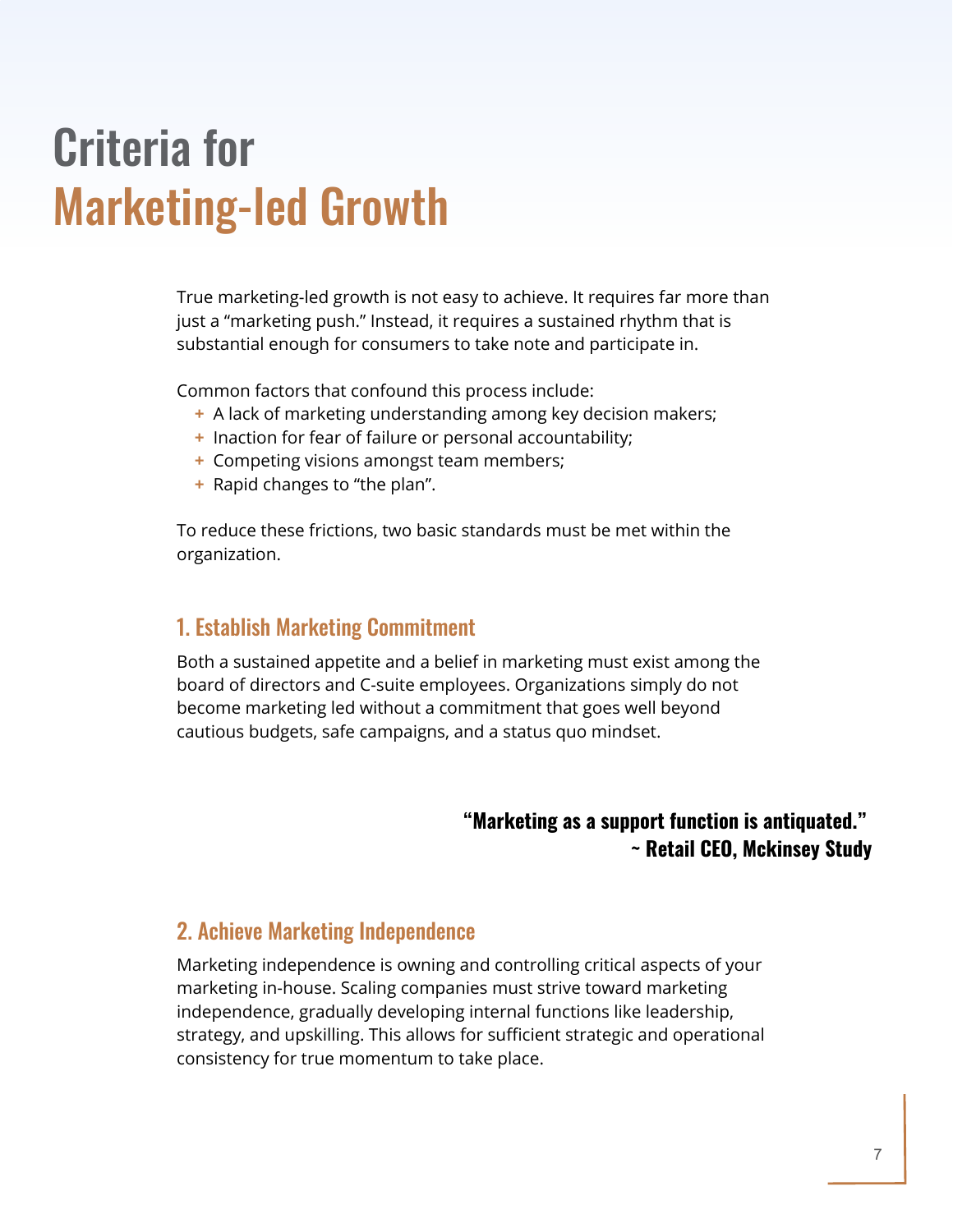# **Planning** for Marketing Independence

A modern approach to marketing is built upon maintaining consumer relevance in an ever-changing world. Therefore, constructing a successful marketing system requires a foundation that is both exceptional today and agile for tomorrow.

This 4-step planning process encompasses the requirements to design a marketing structure that is effective, and *completely within your control*.

> **"Marketing owns the full end-to-end customer journey, from brand sentiment and awareness . . . to post-purchase."**

> > **~ Specialty-retail CEO, Mckinsey Study**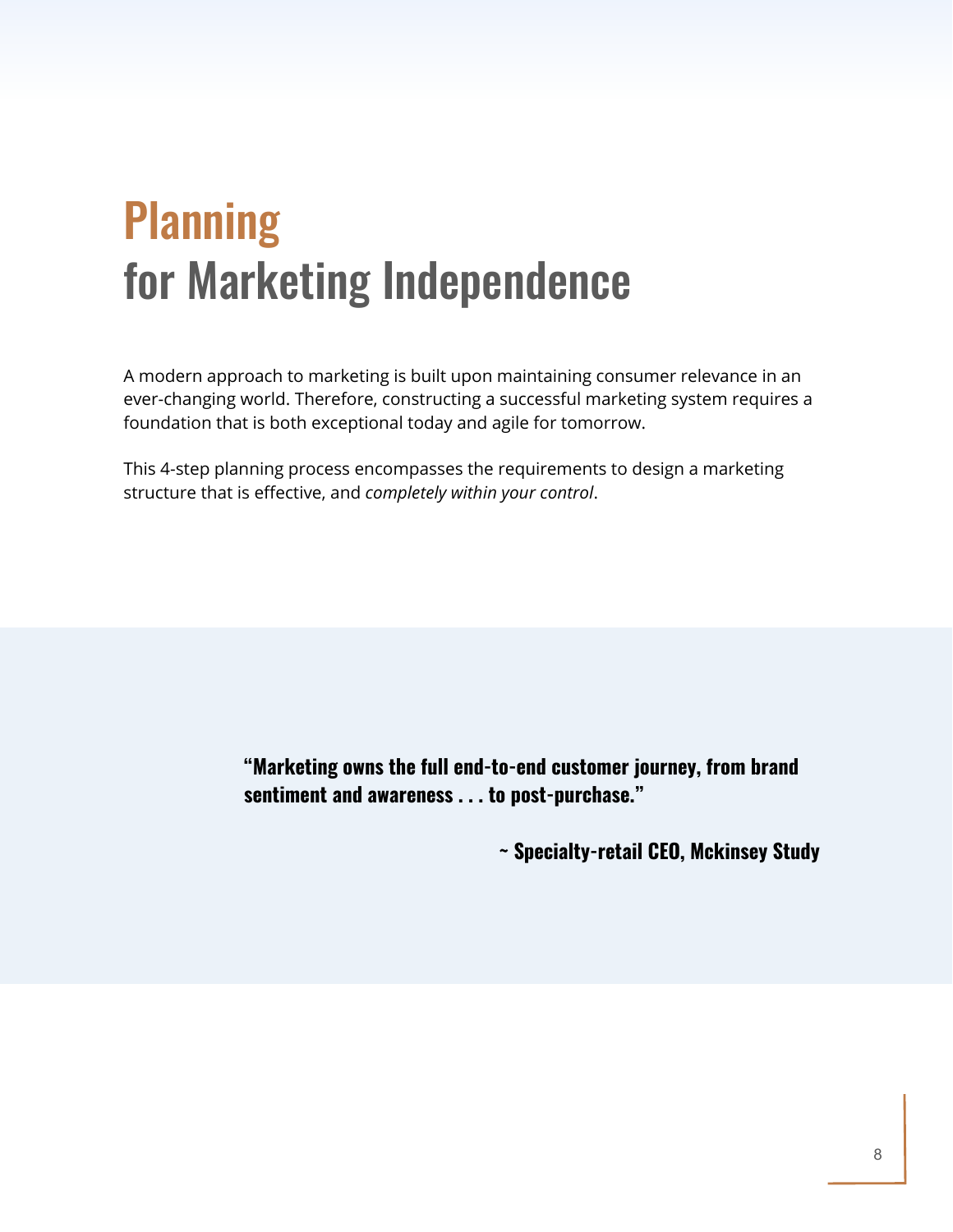# 1. Look Outward & Inward

The best and most effective marketing systems are so married to the core business plan that they become indistinguishable. In truth, the foundational elements of marketing are mostly *the same* as the foundational elements of business. Afterall, "marketing" in its truest sense is simply bringing something to market successfully.

To achieve a consumer-relevant solution, we must look out to the market place and let that drive both our product solution and its eventual market positioning. The following sequence is recommended to achieve this.

## i. Identify Your Core Purpose

Relevance requires agility—and agility requires change. Although change is essential, it must also be guided, as to not become aimless and scattered. Your core purpose is that guide. It is the bedrock of *why* your company exists, and should guide decisions around what products/services you offer and to whom.

### ii. Survey Market Demand Related to Your Core Purpose

Armed with a core purpose, the goal of marketing (and business in general) is to find ways to realize that purpose in a way that benefits consumers. In this light, your business should be monitoring, surveying, researching, and probing all consumer opportunities that align with your purpose. This will guide any major or minor pivots as you evolve within a dynamic system.

### iii. Build & Adjust Your Core Business Offering Around Your Cose Purpose

Knowing both your purpose and relevant market demand will enable you to reassess your product (or service). At this junction, your product must both fulfill your purpose and realize existing or latent market demand. Shifts in your core product should occur when you identify the absence of a competitive advantage.

**"You could make a key and then run around hoping to find a lock. Or you could start by finding the problem – a lock that needs opening – and make the key."**

> **~ Seth Godin This Is Marketing**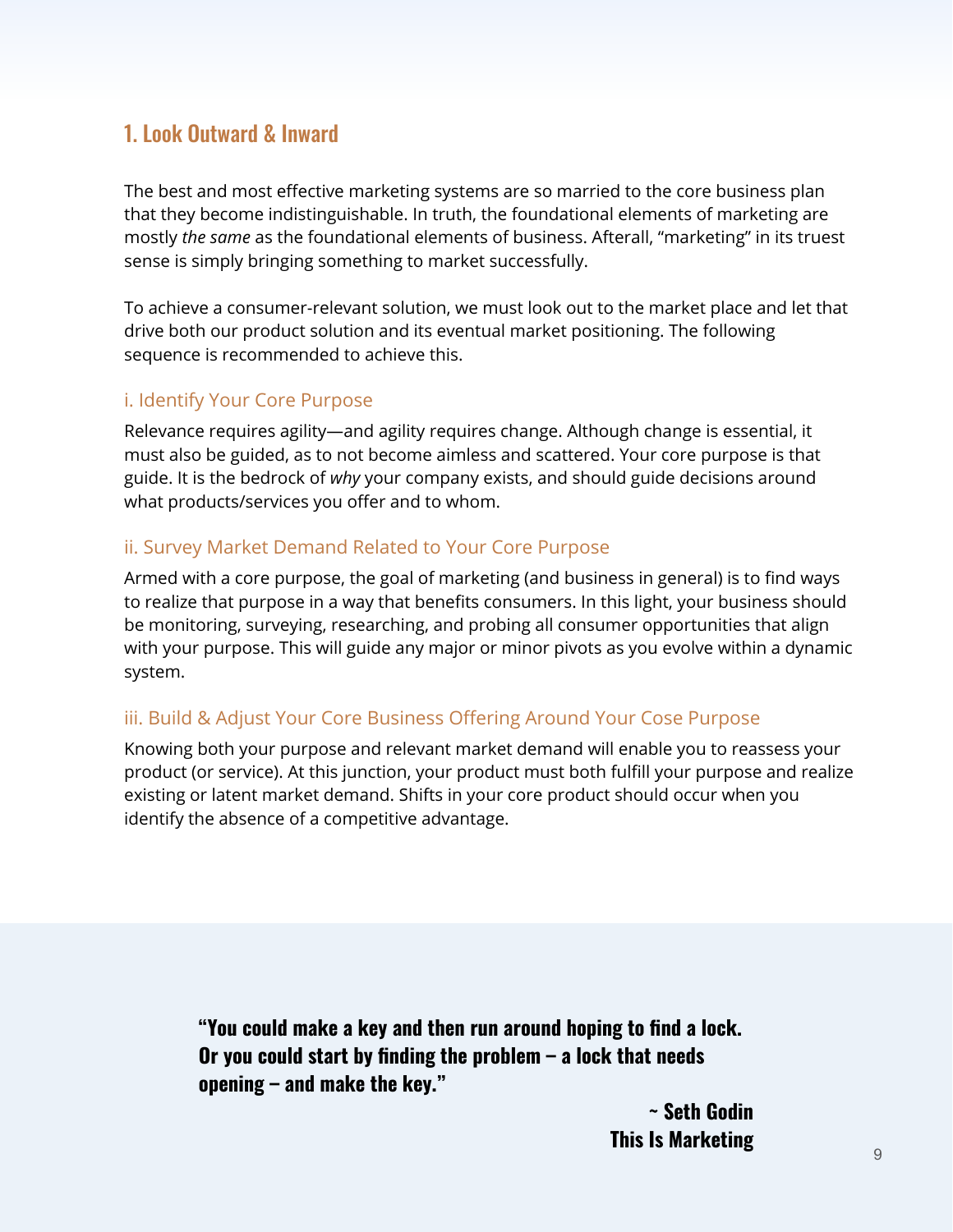### iv. Establish Your Market Positioning

This is where the aforementioned prerequisites of business pay dividends on the marketing side. Having ensured that your product aligns with your core purpose, realizes consumer demand, and is able to scale competitively, your market position can be built on a realistic foundation of market readiness. The next step is to sculpt and communicate competitive differentiation. How are you different from the rest? Why should consumers care?

### v. Craft Your Brand Story

Your brand story is your positioning in action. It's moving beyond knowing how you're unique and relevant to an important subset of consumers, and shaping the message into complementing narratives.

Marketing-led organizations spend a disproportionate amount of time and effort on this phase (*looking outward and inward*). They live the direction day-to-day and continuously re-evaluate in a recurring manner.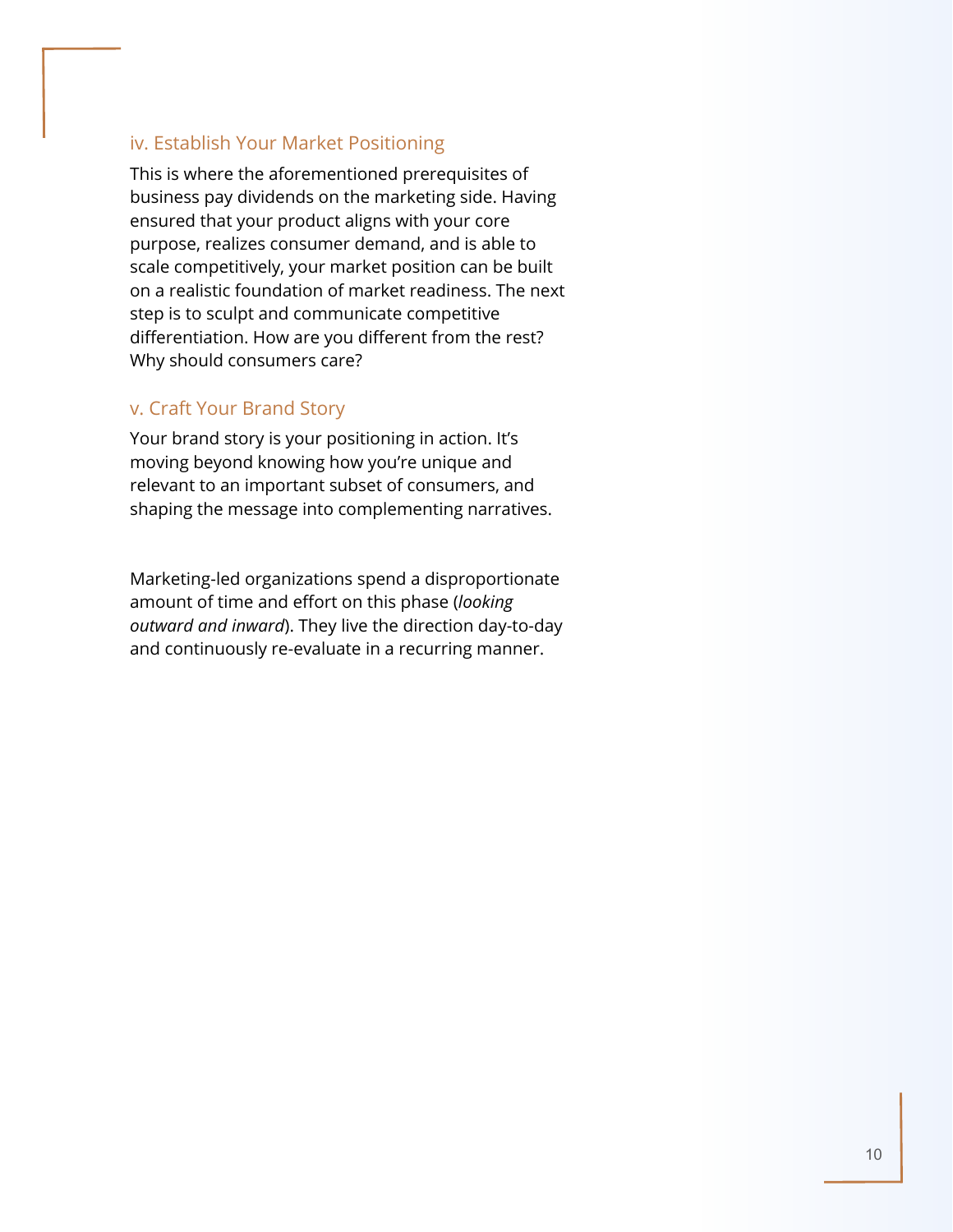# 2. Identify Your Critical Marketing Functions

Just as your business is unique, so are your optimal marketing operations. In fact, the scope of healthy marketing operations is far wider than most CEOs realize (or at least *want* to realize).

The truth is, marketing functions (i.e. marketing activities to be carried out) exist whether we ignore them or not. Some just get neglected. And that's fine. The trick is to identify *which* functions matter most to your organization.



Above are some common marketing functions that are deemed "critical" to many organizations becoming marketing-led. Of course, there are more to consider. The important part is to *consider them*. Many functions can be facilitated by one or more in-house team members, and some may even be potentially outsourced. Knowing which functions are critical will help guide how you construct and evolve your system in stages.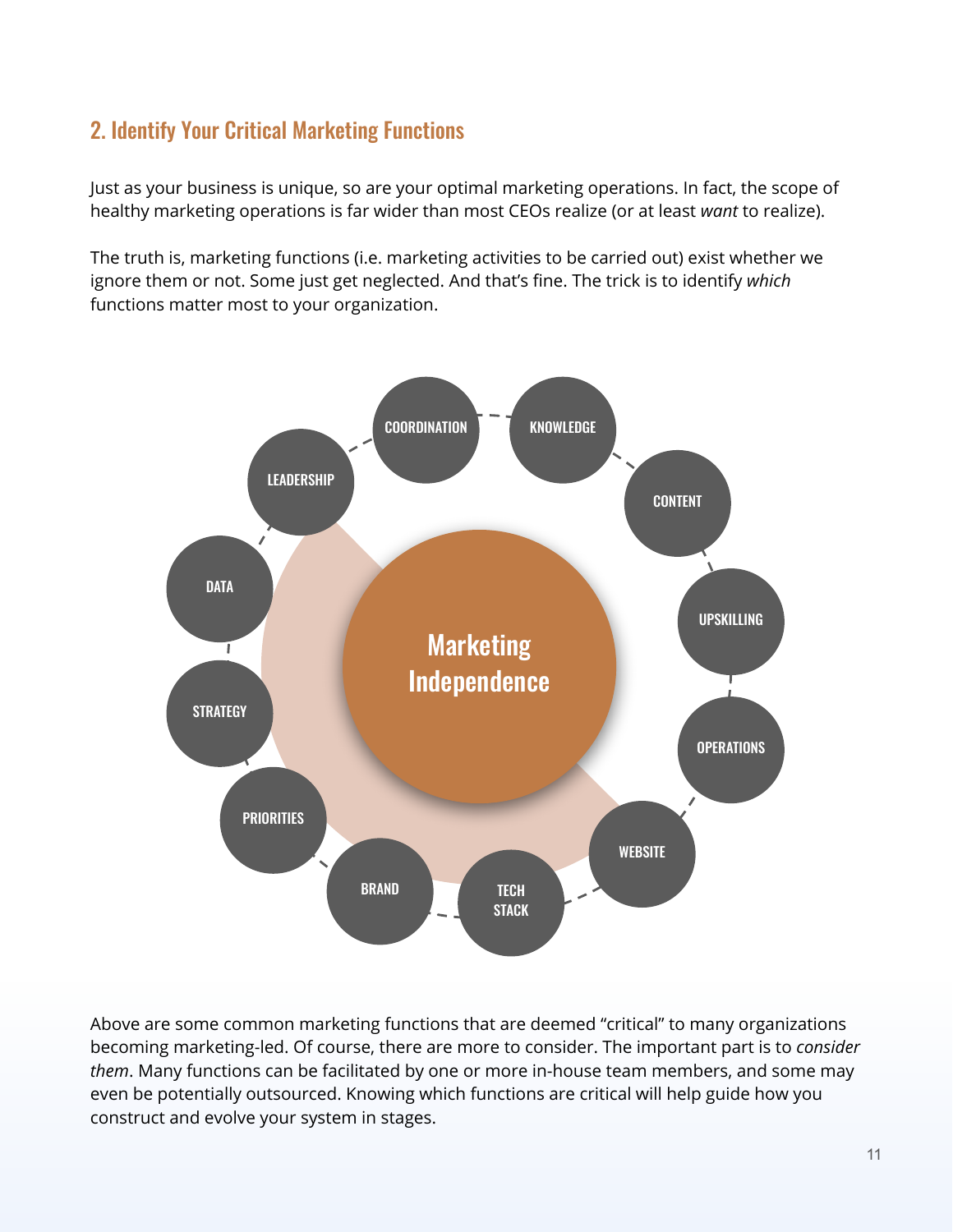# 3. Circumvent the Budgeting Barrier

Marketing-led growth requires confidence, especially from the CEO. So, what would give you confidence in your marketing? Typically, the answer is somehow related to predictable ROI—revenue directly attributable to marketing efforts. And this is achievable to a degree, moreso now than ever. But on its own, proof of ROI doesn't generally lead companies to break through the budgeting barrier:

#### *The investment difference between "marketing-assisted growth" and "marketing-led growth"*

Indeed, marketing-led organizations prioritize substantial marketing budgets (+10% of gross revenue). They do so with confidence, empowered by the following realities:

- **+** Marketing investments are at their lowest risk when all the previously discussed topics are *in alignment*.
- **+** The *actual effectiveness* of a marketing tactic is unrelated to your ability to track its ROI.
- **+** Placing value, trust, and accountability in marketing leadership builds marketing equity in the organization.

All this to say that breaking through the budgeting burrier takes a level of confidence and maturity that is difficult to obtain. This makes it a competitive advantage (i.e. most companies never truly breach the threshold). The key is *internal growth* to manage the critical aspects of marketing. This takes leadership, strategic clarity, and execution resources as much as it does budget. Scaling these operations over time will naturally call for more investment that is in turn easier to justify.

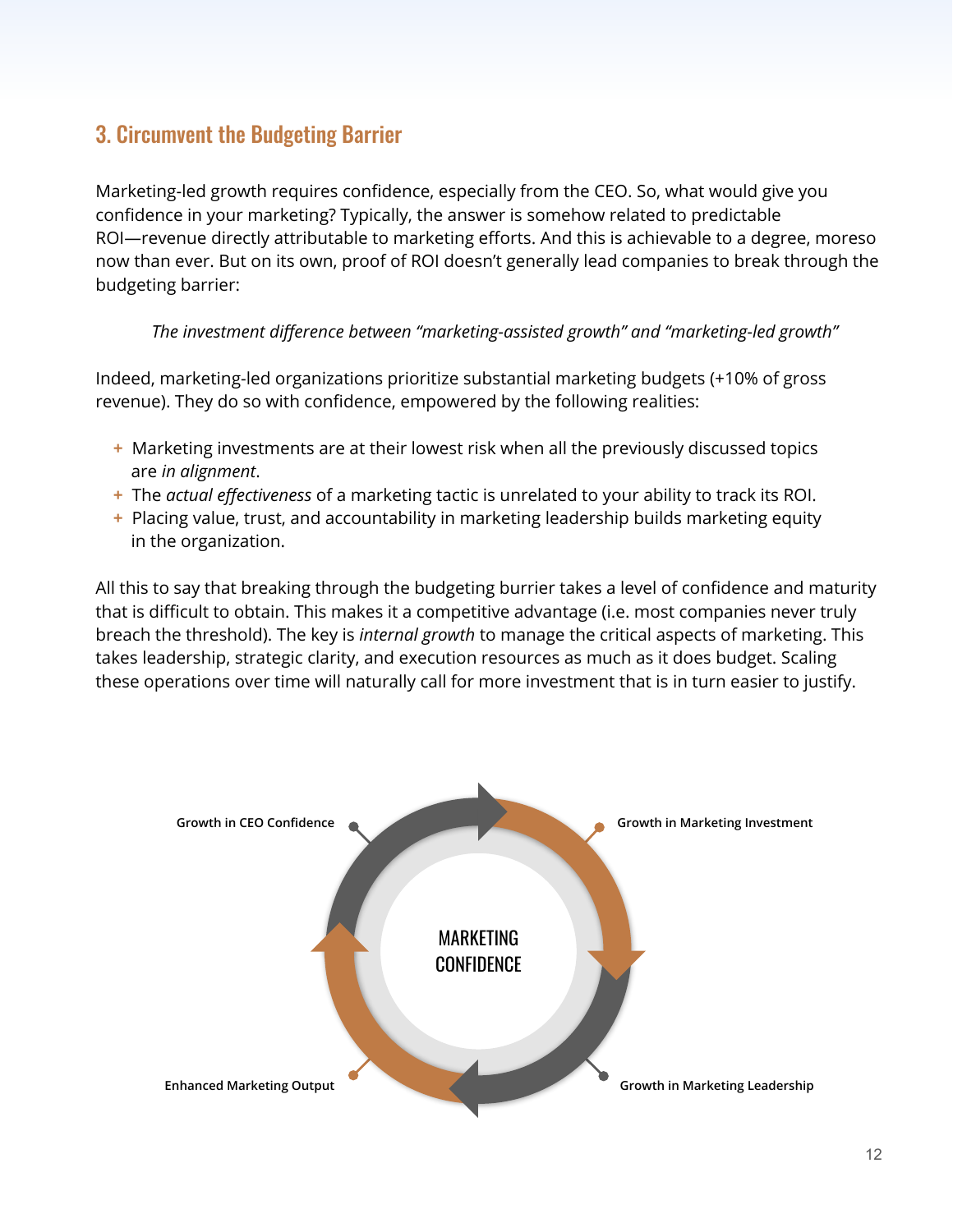# 4. Align Your Strategy

In order for businesses to achieve their goals there must be a functional business and marketing strategy in place. A sufficiently-developed strategy provides imperative communication across your organization, gains buy-in from key internal stakeholders, and is essential for business success and growth.

#### i. Create Your Strategy

A marketing strategy is a roadmap to guiding business decisions, helping to deliver products/services with the best opportunity to make a profit. An effective marketing strategy covers all areas of your plan, aligns what is going on, and what areas need support next. Within a business, it is essential that all departments within the sales and marketing teams are aware of what each department is working on, and that your marketing strategy provides coordination among team members at all levels.

An effective marketing strategy needs to set goals, identify tactics, and optimize execution.

#### ii. Stick To Your Strategy

Marketing is a science. Starting with a controlled experiment, each sample (tactic) gets small adjustments in order to effectively draw conclusions (optimize) to determine which factors drove the desired results.

Like any experiment, it takes time to see real results. An effective marketing strategy allows time for each tactic to show measurable results. While many companies sell quick-fix solutions, these tactics are not sustainable, and represent more of a promotional campaign than an ongoing marketing strategy. Most consumers won't hear about your brand just once and make a purchase. Marketers must stick to the outlined plan/strategy in order to effectively engage these consumers.

Tracking metrics is an essential part of maintaining an effective marketing strategy. You can't abandon ship each time you make a small adjustment and don't receive an instant influx of results. Marketing campaigns must be continually monitored and tweaked to have the opportunity to be optimized for success. Sticking to a long-term strategy is the best way to find which tactics provide the best results for your business.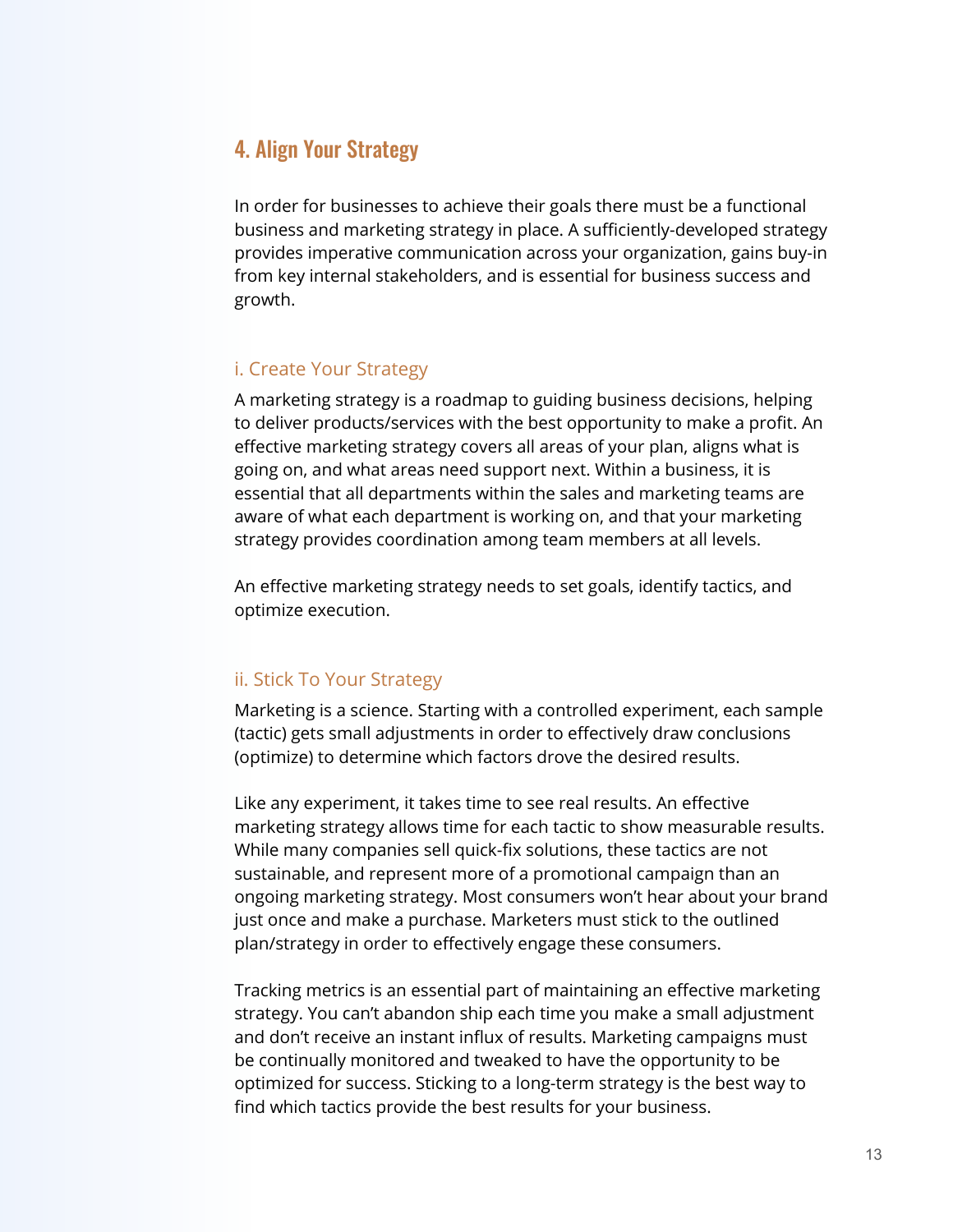**"Generally, marketing [used to be] considered an expense, and not an investment in growth. But now, when we foresee headwinds, it is the CFO who says, 'We are not going to touch marketing."**

**~ Retail apparel CMO, Mckinsey Study**

# 5. Invest Across the Entire Funnel

Quite simply, you can't focus on just one segment of the marketing funnel and expect growth. Customers must flow through each stage in the funnel in order to reach the point of customer loyalty.

Customer loyalty is important when it comes to running a business, but you first need to acquire customers in order to generate that customer loyalty. This is why the awareness and consideration stages are essential to marketing-led growth. The awareness and consideration stages of the marketing funnel are essential to projecting your brand message and sowing the seeds of what will eventually become a more bankable relationship with your target consumer.

A major pitfall of measurement-based marketing is the temptation to restrict marketing investment only to channels that yield directly attributed ROI. This is the reason bottom-of-the-funnel marketing tactics are overrun with competition. The more CEO's understand the value of top-of-the-funnel marketing efforts, the more they can enable and empower modern CMO's and marketing directors with budgets across the entire marketing funnel.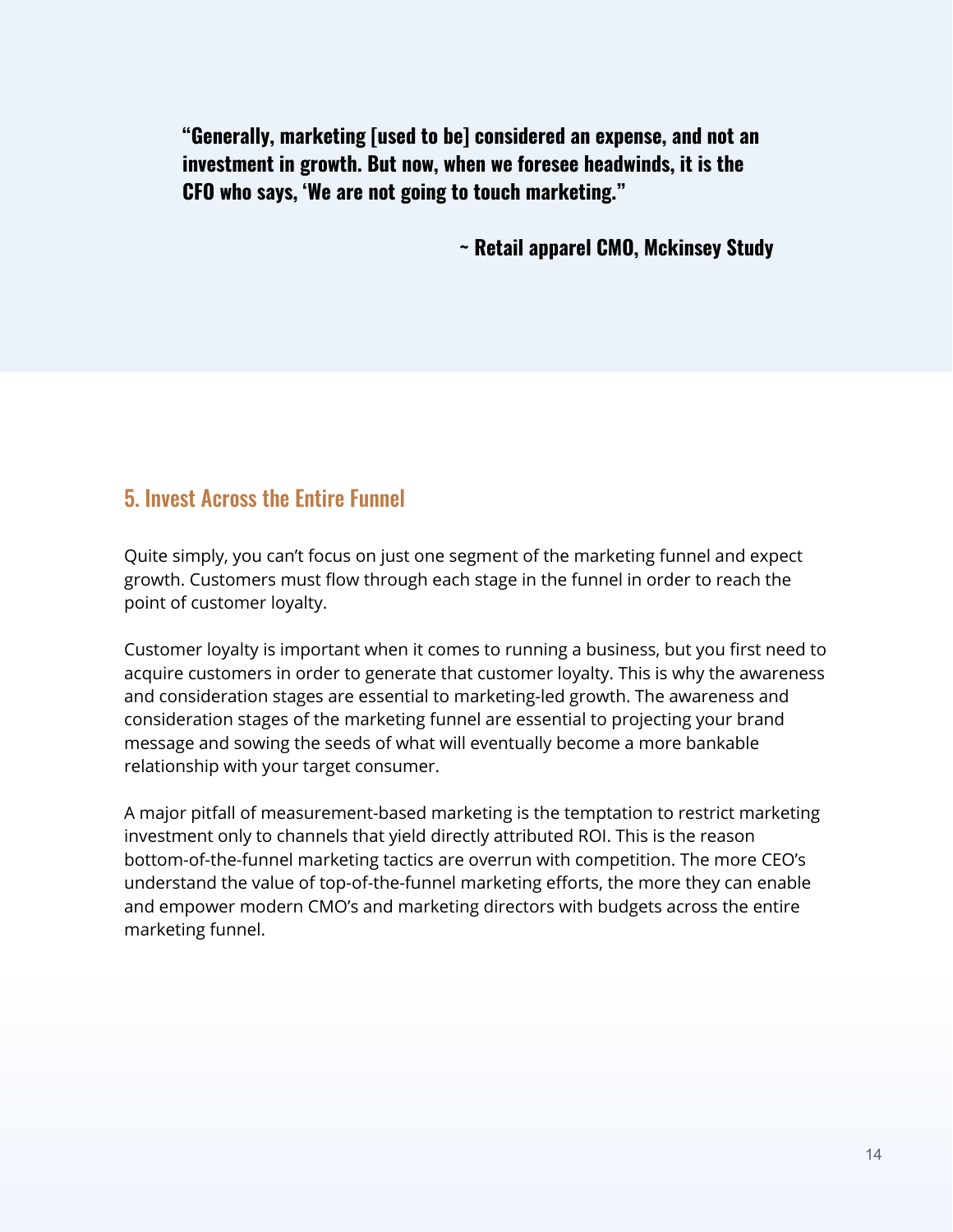# 6. Work the Marketing Stack

CEOs must understand that marketing is the overall output of an internal system. Operations must be internally healthy and supported in order for consumers to reap the benefits of your collective output.

[The Modern Marketing Stack](https://ableandhowe.com/learning/what-is-the-marketing-stack/) comprises all the elements of your marketing, from brand messaging to sales integration. Each component of your marketing stack must work together to achieve marketing-led growth.

Great marketing strategies are useless without both the systems and people to support them. Having already covered marketing-stack aspects like product, brand messaging, and consumer nurturing, here are some additional aspects of the marketing stack that are critical elements to growth in marketing.

### Talent

Marketing comes down to talent. Your team is made up of both [internal](https://ableandhowe.com/learning/the-most-important-traits-to-hire-for-across-each-marketing-function/) and [external](https://ableandhowe.com/learning/5-ways-to-win-or-lose-with-marketing-agencies/) [talent](https://ableandhowe.com/learning/5-ways-to-win-or-lose-with-marketing-agencies/). In order to fully work your marketing stack, you must attract, retain, and motivate your in-house team, while connecting externally with the industry's finest agencies and vendors.

# Assets & Technologies

Be it a webpage, video, or social influencer, these consumer-facing assets tell your story. You must know which assets to create, optimize and retire.

# Execution

Execution is where your marketing efforts go live, but it is not where the marketing stops. Your content will be delivered through one or more channels, be it traditional or digital. All the elements of your marketing stack and strategy must cohesively contribute in order to produce measurable results.

# Investment Tracking

Informed marketing is the key to business growth. Your investments should be secured by powerful [analytics and measurement systems—](https://ableandhowe.com/learning/what-types-of-marketing-return-you-should-measure/)for both digital and traditional media.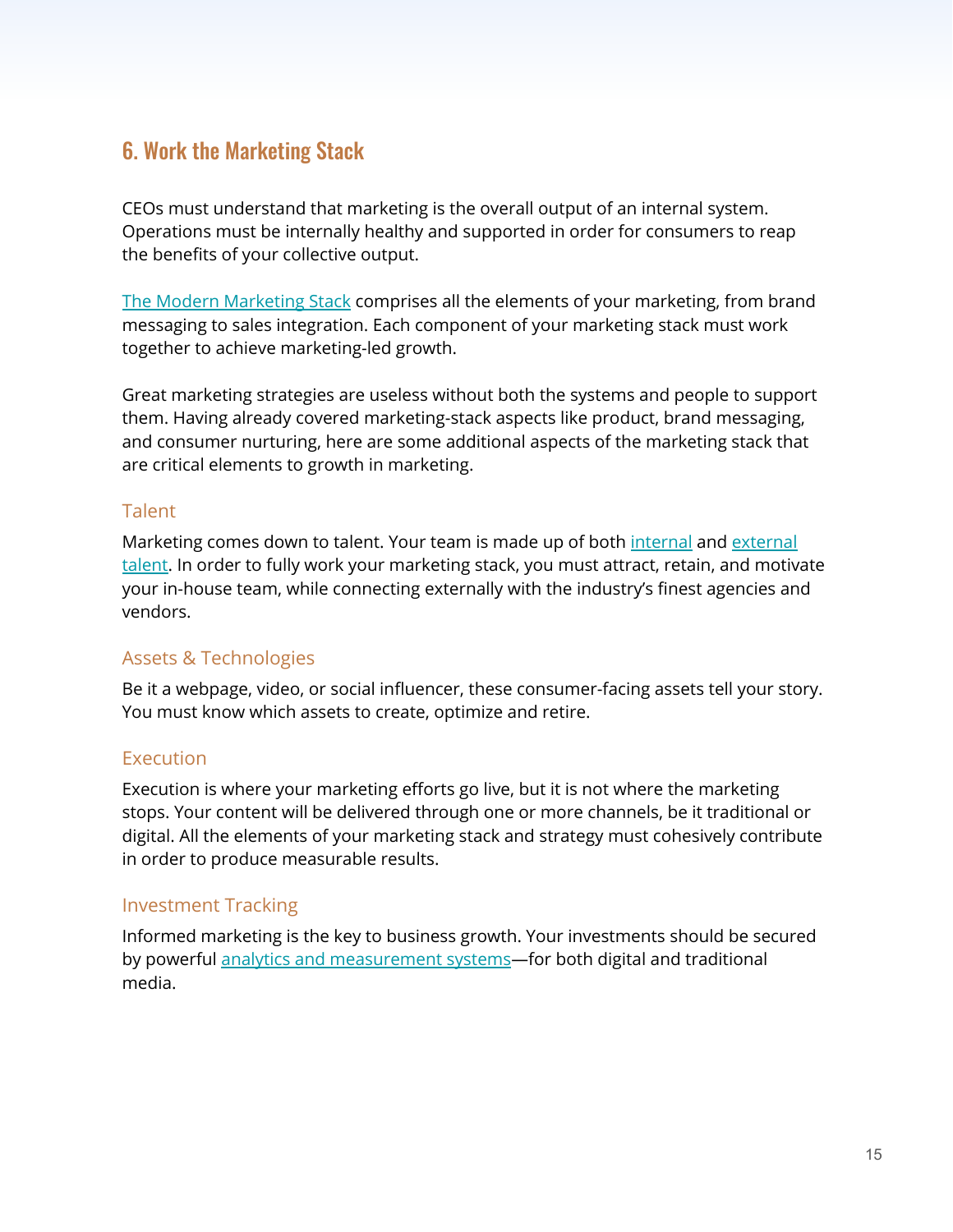#### Sales Processes

Sales and marketing often go hand in hand, and quite frankly marketing is useless without the means to close the deal. Your sales process should seamlessly integrate with your marketing efforts in order to increase revenue, ROI and customer retention.

### Knowledge Management

It is important to ensure that systems are in place to store data and info. Humans must be willing and able to add and draw upon this growing set of information. Knowledge Management is the only tool that can prevent the same mistake from repeating itself within your organization. You must become a knowledge-based organization in order to begin benefiting from your failures.